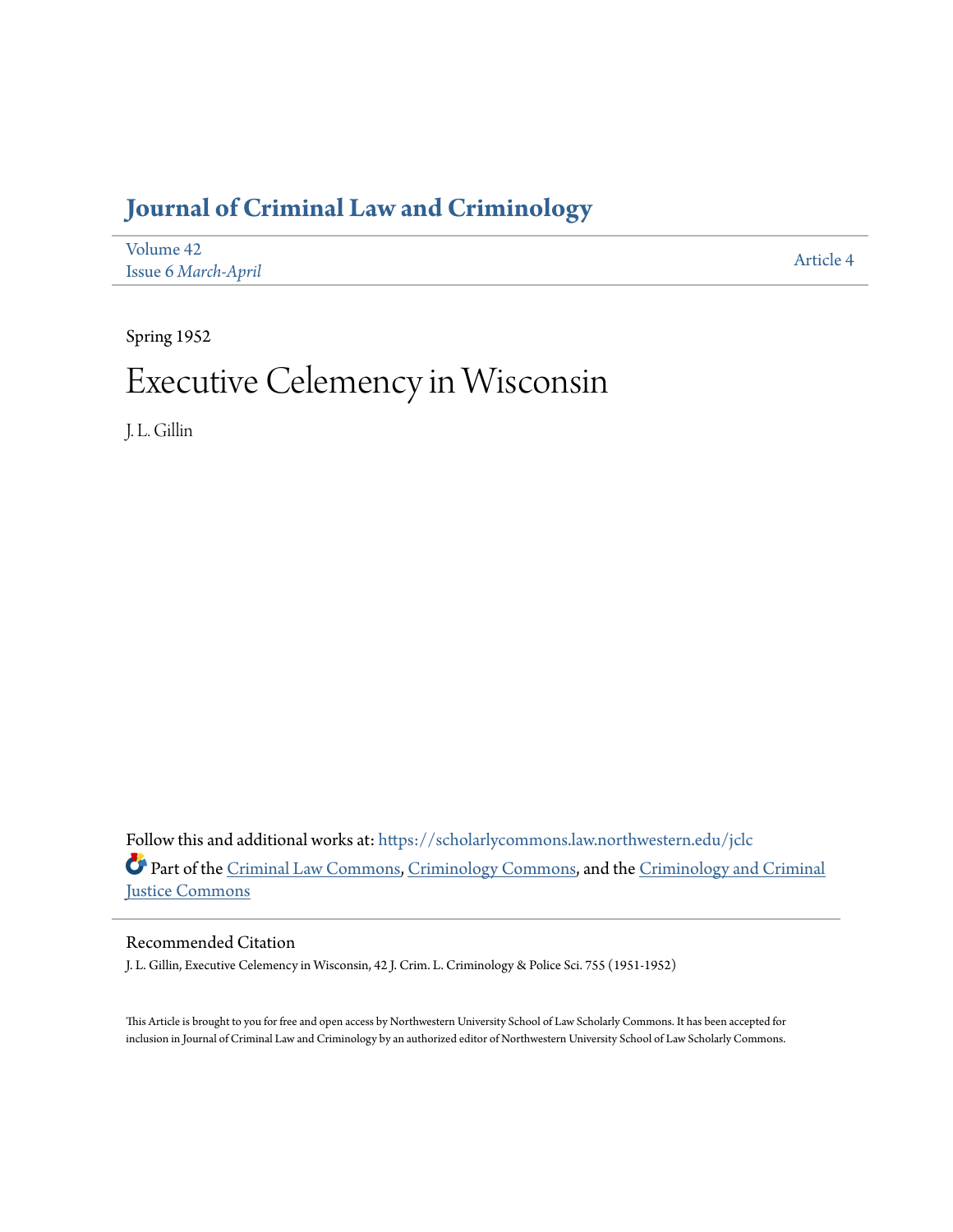#### **EXECUTIVE CLEMENCY IN WISCONSIN**

#### **J. L. Gillin**

The author is Professor Emeritus of Sociology in the University of Wisconsin. He is former chairman of the Department of Sociology and Anthropology and a past president of the American Sociological Society. His chief interest has been the field of criminology and penology. In **1931** he published a study of the prison systems of a number of countries, which he visited in **1928.** In 1946 appeared his *The Wisconsin Criminal,* the results of his study of 486 inmates of the Wisconsin Stat. Prison. This paper is an abstract of a study on parole, probation and executive clemency in Wisconsin, the complete Ms. of which is ready for publication. This article points up the chaotic procedure characteristic of clemency procedures in one state, which probably is not peculiar to Wisconsin.-EDITOR.

My interest in the subject of pardons goes back to **1926.** In looking through the literature for material on the subject to my surprise I found at that time there was only one serious study of the matter, that by Dr. Christen Jensen. He had made a study of the pardon laws of the various States of the United States for his Ph.D. thesis at the University of Chicago. My interest was more deeply intrigued after I had served for four years on the Pardon Board appointed by Governor La Follette in 1935. At that time there was very little written anywhere on the subject. Most of the references to the subject I cited in Chapter XXXIII of my *Criminology* and *Penology.* Since then a number of articles and monographs have appeared.<sup>1</sup> None of these writers made any attempt to analyze the pardons actually granted in any state or in. the United States.

On beginning service on the first Pardon Board in Wisconsin I found that there were no established principles according to which pardons were granted. When Governor La Follette talked with me about the matter he indicated that he thought a very important function of the pardoning power was to equalize the sentences imposed by the various courts of the State for the same crime. This he considered important because after the men reached prison comparison of the crimes and the sentences they had received led those who had received longer sentences than others for the same crime to feel that they had been dealt with unjustly. Such a feeling did not result in good behavior in the prison and did not make for an attitude of respect for the courts. When the Board got under way and had had some experience, it became apparent that such was only one, and perhaps not the most important, function of executive clemency. Therefore, early in our experience on the Board a statement was formulated by the writer and informally approved by

**<sup>1.</sup>** *See Attorney General's Survey of Release Procedures;* Vol. III, "Pardon," and the Bibliography cited therein; Humbert, W. H., THE **PARDONING** POWER **OF THE PRESIDENT,** American Council on Public Affairs.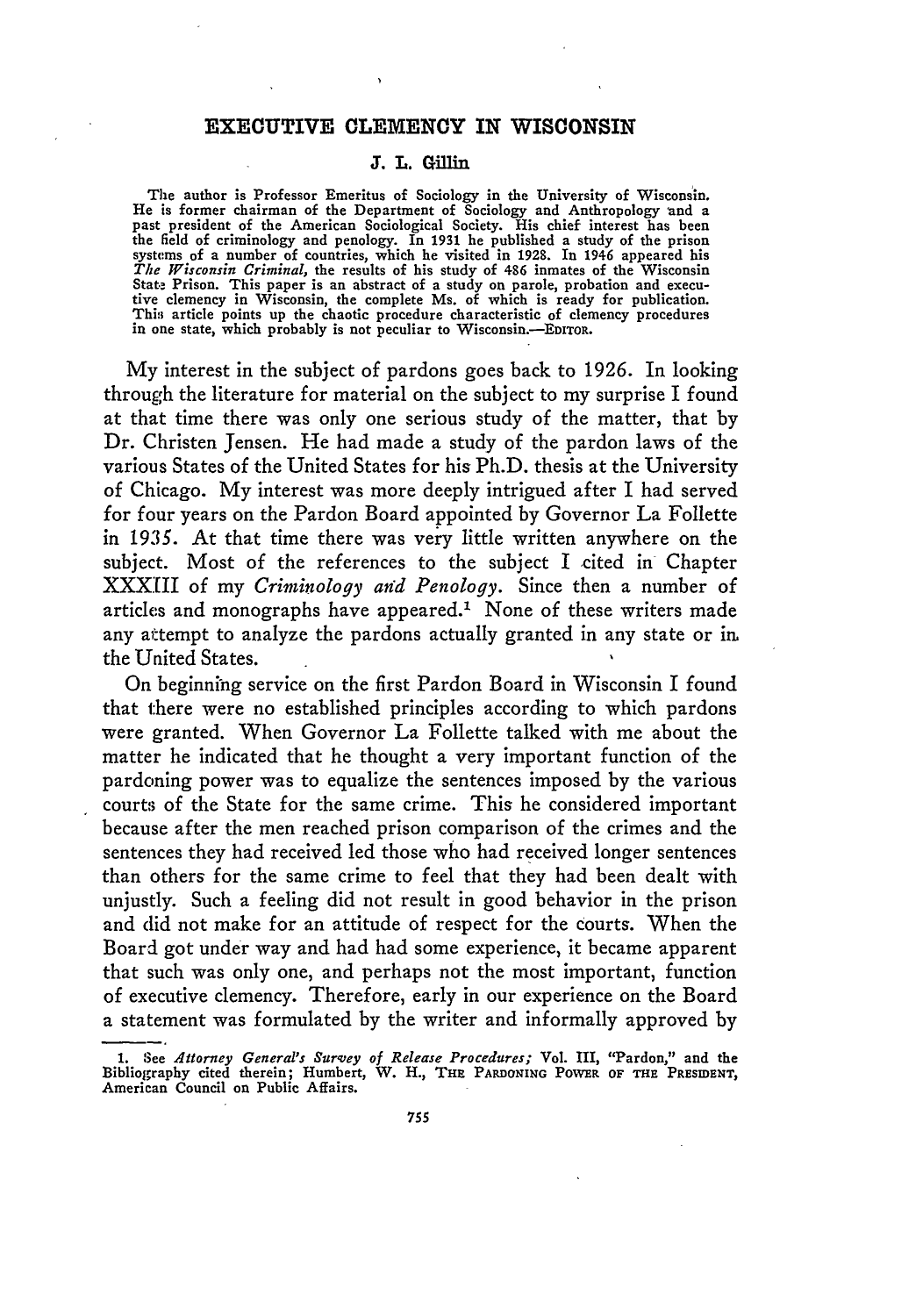the Board and the Governor on "Fundamental Pardon Policies." Under the types of cases to be considered were the following:

1. Those in which later evidence had been discovered showing the innocence of the convicted, but in which it was too late under existing law for the court to take action for correction of the sentence.

2. Those in which there was a plea of guilty based on a misunderstanding of the nature of the charge.

3. Those in which there was. a plea of guilty on the promise by an officer of the law that he would intervene with the court to secure a short sentence or probation, but which he had not done, or in which he had been unsuccessful.

4. Those in which the sentence given was unusually severe judged by sentences given others of equal culpability. This was that in the mind of Governor La Follette, as mentioned above.

*5.* Those in which the previous history of the prisoner and his attitude in the institution indicated that he would probably be well behaved if released under supervision, but who could not be paroled under the existing statutes, and who could not have his sentence reduced by the court.

6. Those who probably could be safely paroled if the sentence were reduced.

The principles to be followed by the Board were:

Disregard of political, organizational or religious affiliations.

2. Due (but not undue) regard for the attitudes of the people, including the prosecuting attorney and the judge, of the community from which he was sentenced.

**3.** Careful consideration of the judicial history of the case (such as is referred to in 1-4 above).

4. Careful investigation of the background of the prisoner before he was committed to the institution including social, economic, psychological and emotional backgrounds.

It is easily seen from these statements that the Board felt that in most cases the important matter was to work closely with the Board of Parole. Upon it we had to depend for much of the information as to the institutional behavior and the pre-sentence backgrounds of the case under consideration.

#### PRELIMINARY STUDIES

As the studies on parole and probation proceeded I began to wonder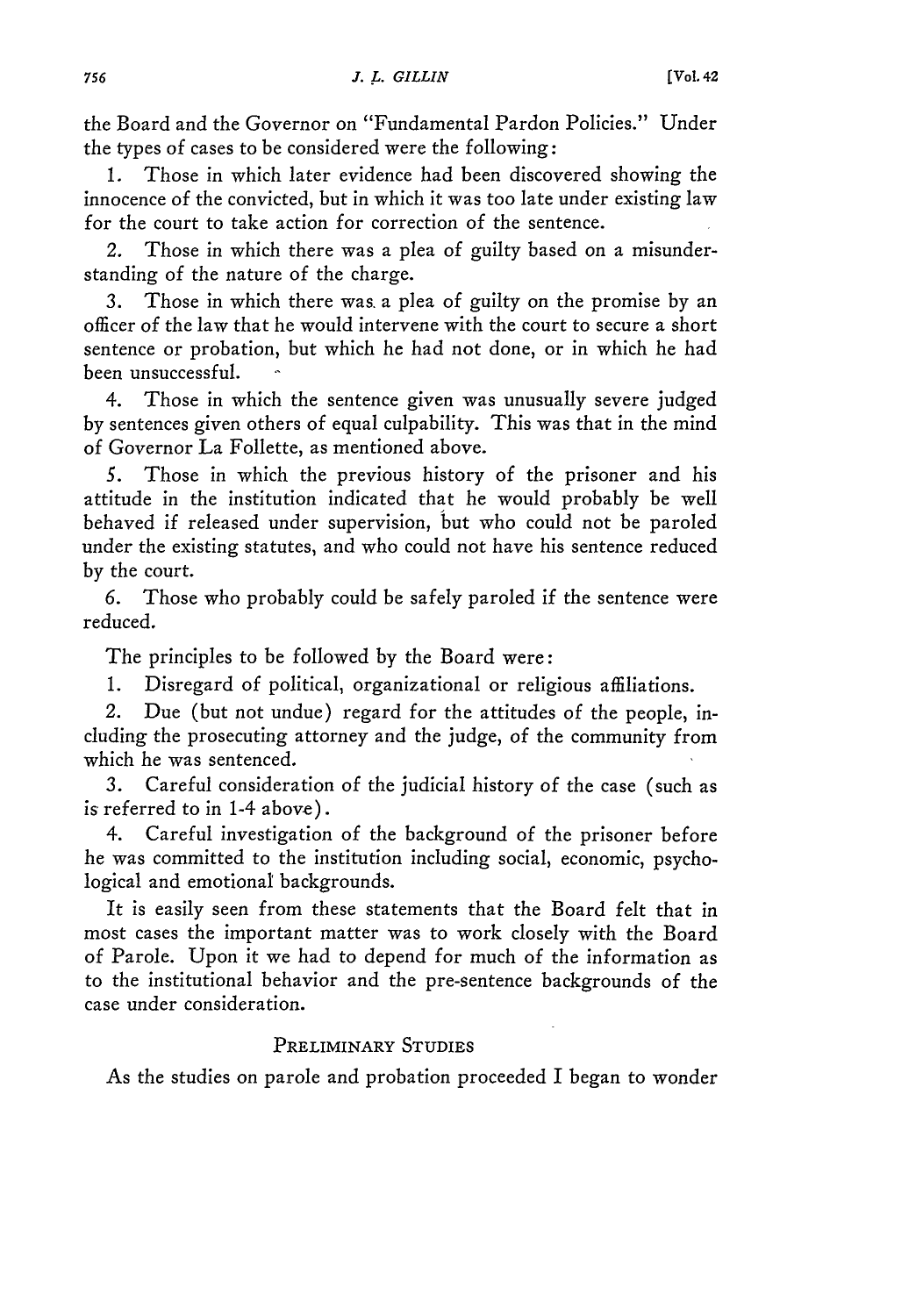#### *EXECUTIVE CLEMENCY*

if a study of executive clemency in the State might not be of value. Such a study might indicate whether there was any uniformity in the exercise of this function **by** different governors, and whether such a study might indicate how this function should be performed in the interests of evenhanded justice and of security to the State. Consequently a number of studies of executive clemency in Wisconsin was started. The first of these was one **by** Dr. William Oldigs, finished in 1941, designed to do two things: (1) to describe the history of pardons especially in the legislation and court decisions in Wisconsin, and (2) to compare the number and types of clemency granted from 1901-1935 in order to ascertain whether the governors had different clemency policies. The second, assigned to Mr. Gustave H. Amerell was intended to compare the clemency activities of Wisconsin governors over an eight year period. Comparison was made between Governors Kohler and Schmedeman taken together and Governor Philip La Follette's first two terms. Also in this study comparison was made between Governor La Follette's practice in his first term when he had no advisory pardon board and his practice during his second term when he had such a board. The purpose of the third study, the data on which were assembled **by** Mr. David Steinicke and Mr. Robert Strain, was to learn whether there was any association between the policies of governors in extending executive clemency and the success or failure after release of those to whom some form of clemency had been extended. This study covered only the period between 1930 and 1938. The fourth and last was **by** Miss Margaret G. Smith under my direction. This inquiry had two objects: (1) to test statistically the efficacy of the clemency policies of the different governors as measured by success or failure and (2) to see if there were any common factors associated with their later conduct between parolees, probationers and pardonees. In actual practice the comparison was found to be possible between only two of three periods into which the years between 1900 and 1938 naturally fell. The first period, 1900-1920 was found to be so sadly lacking in adequate records that it had to be omitted from the Smith study.

# THE OLDIGS STUDY

What were the results of these studies? The chief findings are as follows:

1. The Oldigs study besides showing the historical development of the pardoning power in this State indicated that

(a) Apparently each governor held different ideas about the function

*19521*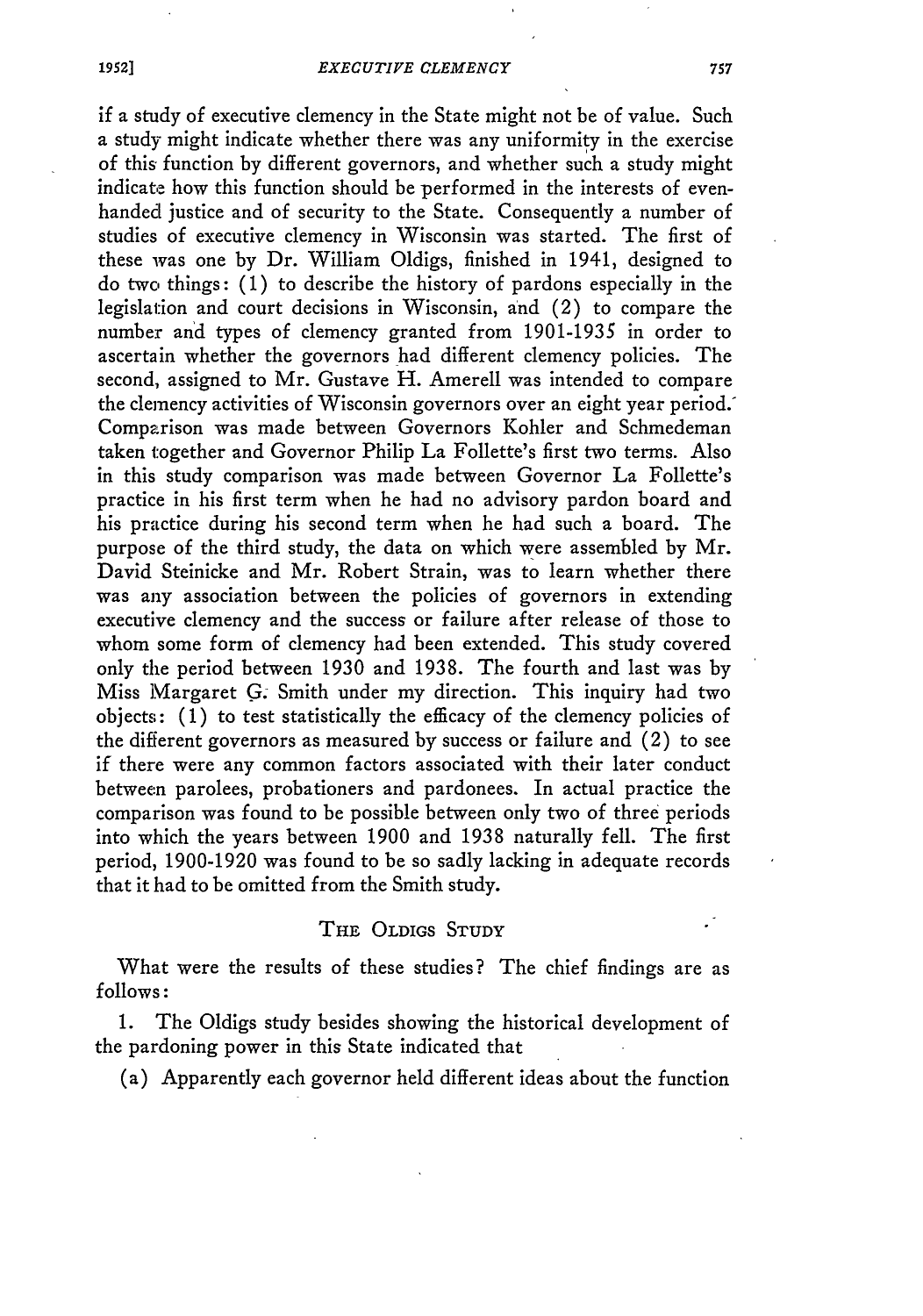of executive clemency. While all of them believed that clemency should be extended to those who had suffered a miscarriage of justice, they varied as to whether a man should be granted an absolute pardon, a conditional pardon, or should have a commutation of sentence.

(b) There was no consistency between the different administrations in extending executive clemency if the ratio of pardons to the populations of the penal and correctional institutions of the State is considered.

(c) The different governors appeared to pay very little attention to the type of crime committed. The only exception to this was the tendency of Blaine and Zimmerman to pardon prohibition law violators.

(d) Attention to length of sentence imposed and length of sentence served was not given equal attention by the different governors.

(e) For the whole period there is some evidence that certain governors made an unusual proportion of grants of clemency to men sentenced from the two most populous counties of the State. Milwaukee county with 24.7 percent of the State's population in 1930 was granted 38.9 percent of the pardons: Dane with 3.8 percent of the population, 5.4 percent of the pardons. These counties contributed to the prison population 24.7 percent and 4.0 percent, respectively. The following table shows how the governors varied in the proportion of grants of clemency to prisoners from these two counties composed with the total to prisoners from the other counties of the State.

| Governor                | Milwaukee Co. | Other Cos. | Dane Co. |
|-------------------------|---------------|------------|----------|
| LaFollette, R. $41.9\%$ |               | 48.8%      | 9.3%     |
| Davidson  37.2          |               | 55.0       | 7.8      |
| $McGovern$ 38.9         |               | 54.8       | 6.3      |
| Philipp  39.7           |               | 53.0       | 7.3      |
| Blaine  41.0            |               | 54.6       | 4.4      |
| $Zimmerman$ 48.7        |               | 45.6       | 5.7      |
| Kohler  20.9            |               | 76.8       | 2.3      |
| LaFollette, P.  31.5    |               | 65.9       | 2.6      |
| Schmedeman  28.9        |               | 65.7       | 5.4      |

No clear evidence appeared that political considerations account for the preponderance of grants of clemency to these two populous counties. But the facts suggest that governors were moved by the number and influence of persons who appear for a prisoner. In the absence of detailed information about the applicant it is but natural for governors to give weight to the testimony of people whom they know.

(f) The Wisconsin Statutes require that each application for executive clemency shall be accompanied by a written communication from the judge and district attorney who participated in the trial, if such can be obtained, indicating their views regarding the application. In a murder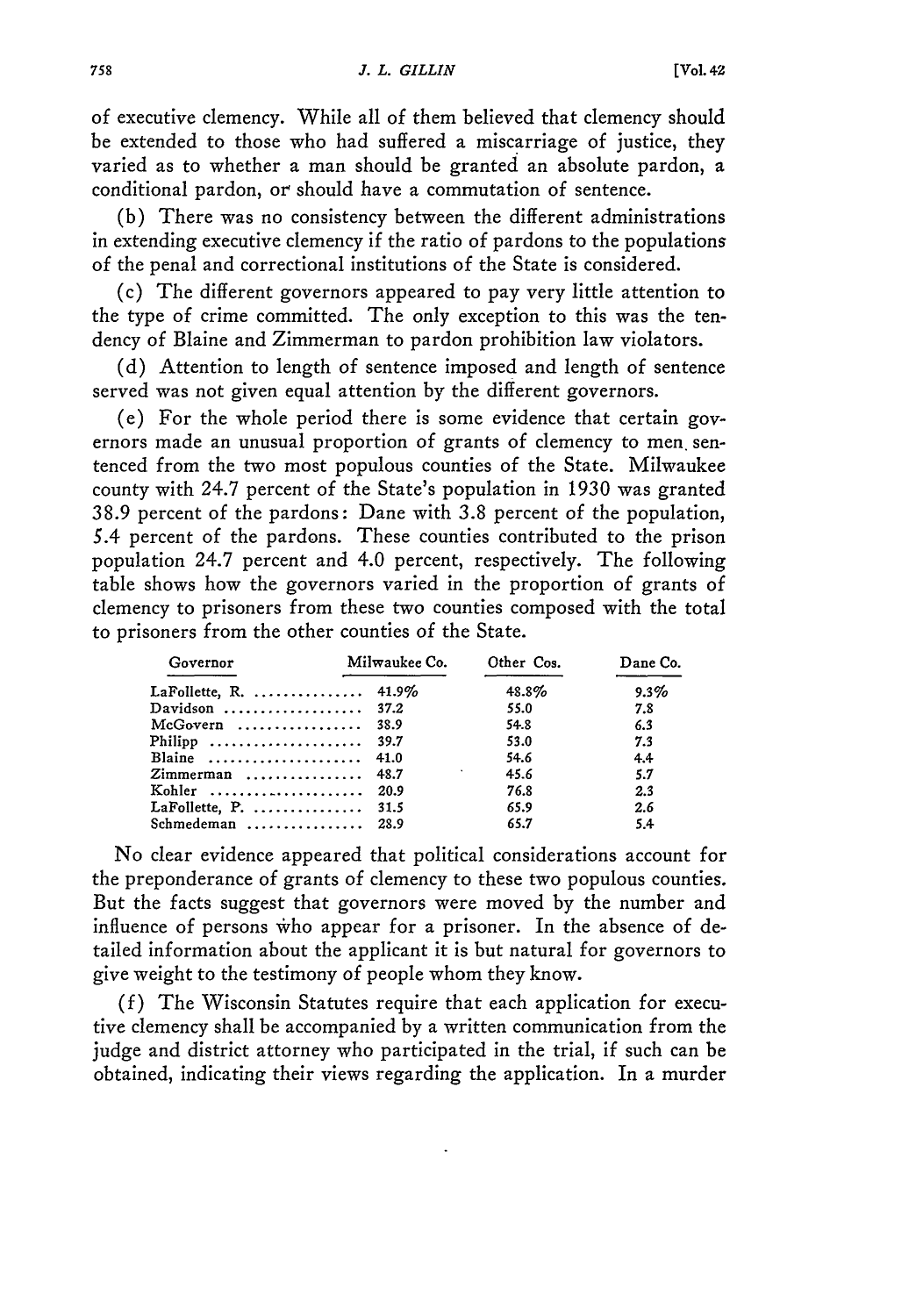case *the* recommendation of the judge alone is required. This study shows that the district attorneys in a slightly larger percenfage of the cases than the judges favored the application, the former favoring in 49.9 percent of the cases in which clemency was granted, and the judges in 43.0 percent. The governors differed decidedly in acting in accordance with the recommendation of these officials. The elder LaFollette and Davidson, save for one case by LaFollette, granted no clemency in opposition to the recommendations of these two local officials. Kohler granted only four opposed by the prosecuting attorney and three opposed by the judge. But McGovern and all the later governors granted many applications opposed by these officials.

(g) The Wisconsin Constitution requires the governor to report to the Legislature all grants of clemency and to give his reason for granting them.. Public opinion is the only check on the pardoning power of the governor. This report to the Legislature gives him his chance to report to the public his reasons for his acts. 'Oldigs' survey found 65 reasons stated by the governors during this third of a century. He reduced them to 43. Six of these accounted for more than **10** percent each of the total reasons. These six were "doubt of guilt" 10.2 percent, "excessive sentence" 12.2 percent, "good institutional record" 20.3 percent, "dependents" 14.3 percent, "first offense" 25.8 percent, and "to make eligible for parole" 14.4 percent. These percentages fluctuated, however, between the different governors and between the earlier and the later part of the period covered by the study. On the whole "doubt of guilt" and "dependents" diminished, while the others increased in importance. Probably these variations reflect in part changing conceptions of the way to handle offenders with increasing emphasis upon probation for first offenders, and upon parole, and in part on provisions for the care of dependents. The list is most instructive in showing that the governors had no fundamental philosophy and no clear-cut policies concerning the clemency function.

## THE AMERELL STUDY

The report by Amerell is a special study on Executive clemency to answer two questions: (1) Was there any uniformity of policy shown in the grants of clemency by three recent governors, Schmedeman and Kohler, one term each, and P. LaFollette, two terms? and (2) Was there any difference in Governor LaFollette's practices before and after he had a pardon board? The first question was intended to apply statistical tests to the different practices of various governors. The Oldigs study did not test the differences for significance. Amerell's study showed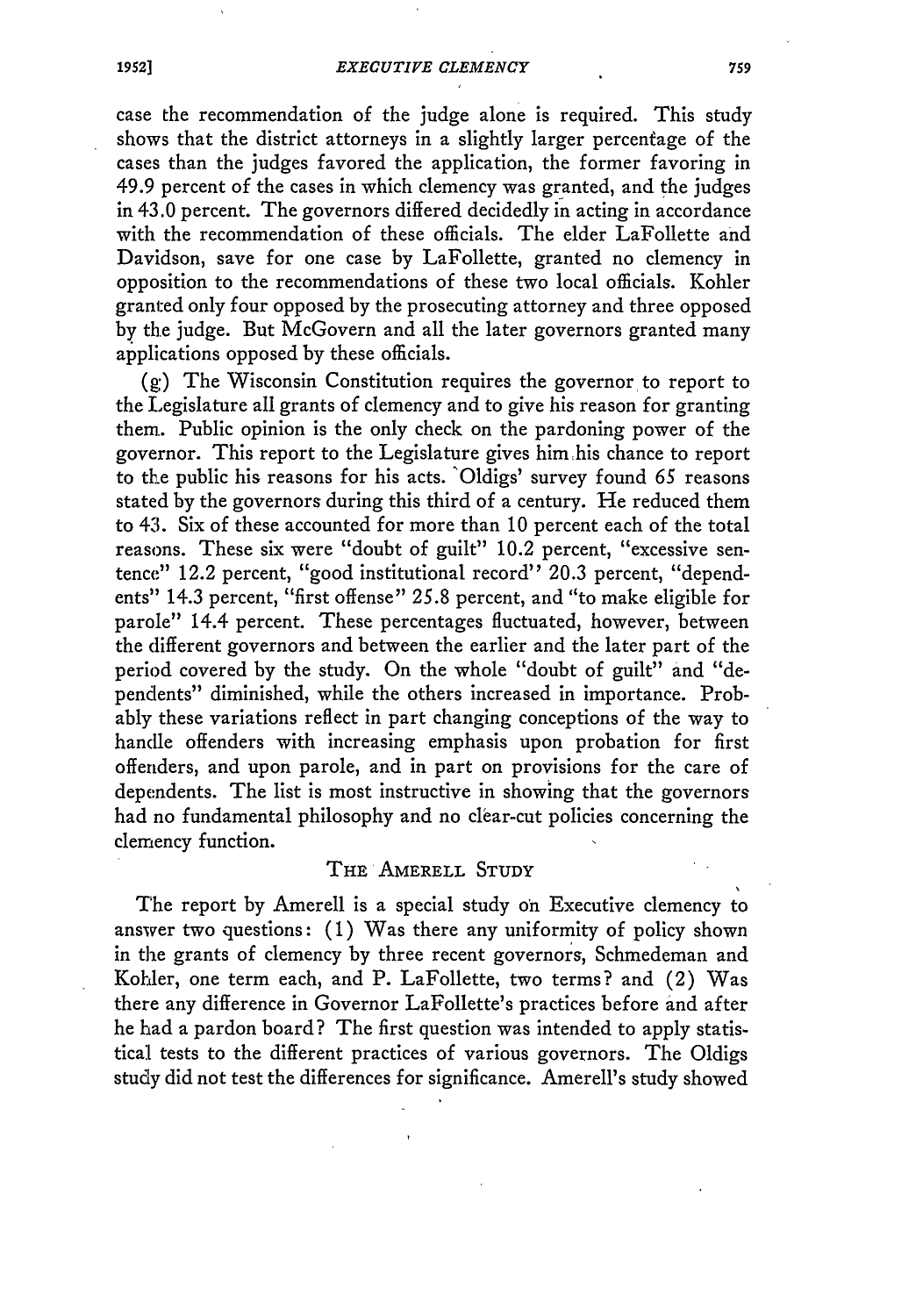that the three governors close together in time without doubt conceived the function of pardon in entirely different terms. They were acting under the same legal provisions concerning the handling of prisoners, hence their differences must have been due to their own personal notions of the purposes of clemency. Of Schmedeman's and Kohler's grants of clemency 28 percent were for full pardons, 23 percent conditional, and 49 percent commutation of sentence. LaFollette's were 12 percent full pardons, 11 percent conditional, and 77 percent commutation of sentence. These are differences which could have occurred by chance less than once in 100 times. It is clear that LaFollette used commutation much more than the others in order to make the clemency function aid in releasing men on parole.

The answer to the second question is that LaFollette with the advice of the Pardon Board used commutation slightly less, but that he denied applications somewhat more frequently when advised by the Pardon Board than during the term before the appointment of the Board (77 percent compared with 72 percent). Of the 209 recommendations for commutation of sentence made by the Board, 1935-37, *75* percent were made in order that the men might become eligible for parole, 21 percent that their sentences might be equalized with those of others committed for like crimes. The increase of denials between the first and second terms of LaFallotte was probably due to the greater care in investigating the cases by the Pardon Board.

## **THE** STERNICKE-STRAIN **STUDY**

The third study attacked another problem. Is it possible by a study of events in the history of those granted clemency to identify those events which contribute to success or failure after release from incarceration? This is the first attempt known to the writer ever to have been made to ascertain whether by taking into account facts in the history of those granted executive clemency one could say what facts have a relationship to the behavior of men when released. It covered the grants of clemency 1930-38, a total of 501 cases.

About 24 items in the men's histories as found in the records of the cases granted clemency were considered. Only six of these showed any significant relationship to the man's post-release behavior. The six were:

**(1)** Nature of the crime. Those convicted of sex offenses showed a lower proportion of failures than the offenders against person or property.

(2) Size of community where crime was committed. Those from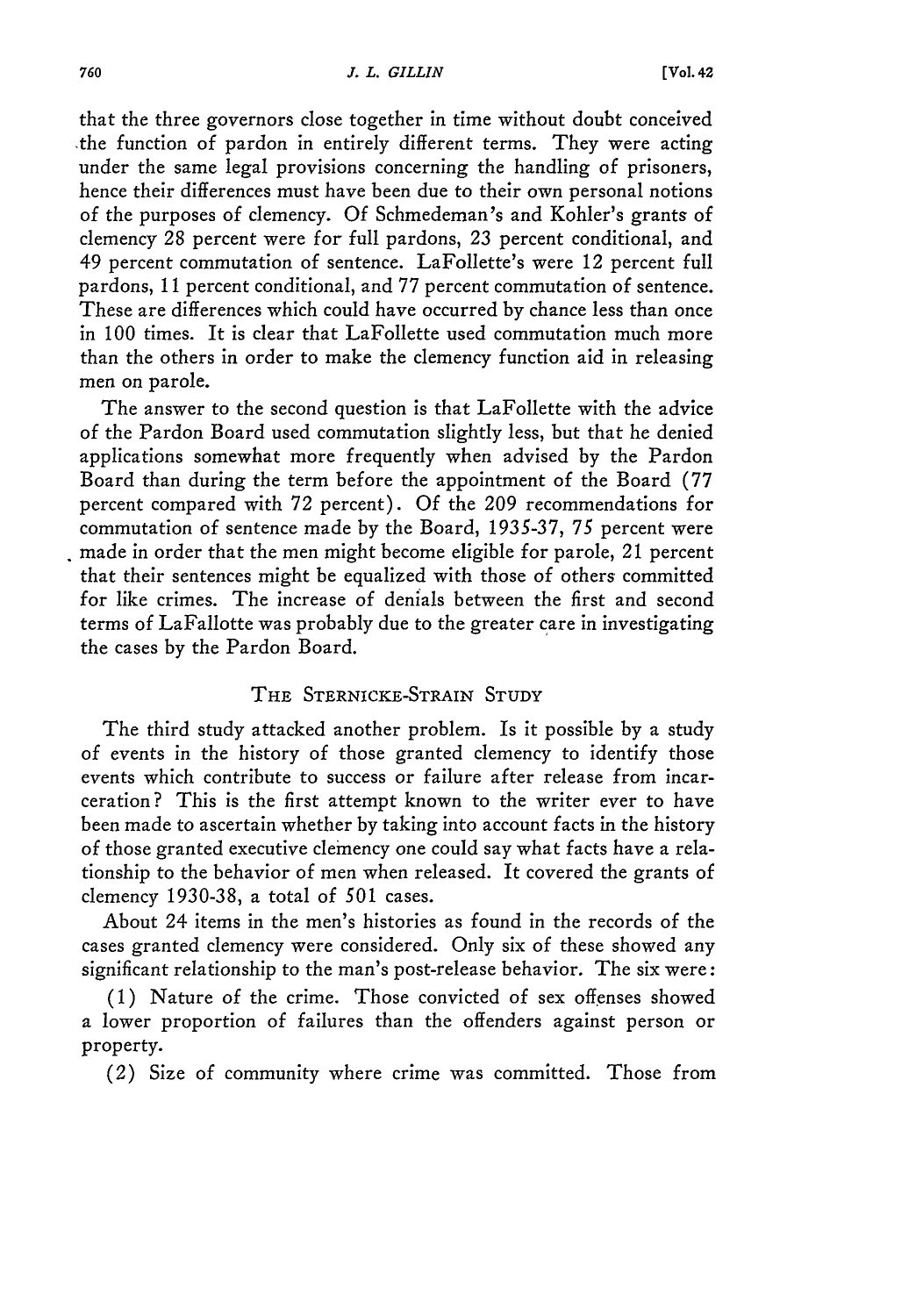places, of 100,000 or over had a much higher failure rate than the average.

(3) Age at conviction and at date of clemency. These were two separate items analyzed, but since it is clear that they are closely correlated, I have cited them as one. Those aged 21-23 at time of conviction and those **36** and over had lower failure rates than could be theoretically expected. Those under 30 at date of clemency and those **36** and over also had lower than the theoretical expectation.

(4) Previous criminal history. Those with no previous conviction got into trouble after clemency was granted less often than those who had a previous record.

(5) Number of' accomplices. Those with no accomplices kept out of trouble to a significantly greater degree than the others.

**(6)** Occupation at date of crime. The only subcategory of significance was "Unemployed." These had the highest rate of failure.

As the third study covered only the period 1930-38, I wished to see whether its findings remained stable in a study of clemency grants over a longer period of time. Therefore I had a search made of the records in the governor's office from 1900 to the end of 1938. Because of the' changes in the records it was found that there were roughly three periods in these 38 years-1900-19, 1920-29 and 1930-38. When tested statistically it was clear that these three periods were not one universe but three.

With that problem settled, that there were three universes in the entire period, the next question was, Within each of the three do any categories distinguish between success and failure after release? So much information was lacking in the records of the first period, 1900- **1919,** that the categories were not dependable. In the second period, 1920-29, there were but two categories which distinguished significantly between success and failures-Previous criminal history and Number of accomplices. In the third period, 1930-38, there were the six categories cited above. Previous criminal history and number of accomplices persisted through both the second and third periods. Two of the six certainly and the 'other four probably could safely be used in forecasting the probability of success of those who apply for executive clemency.

#### THE ODEGARD STUDY

One other analysis was made of those who had received executive clemency in Wisconsin. The data were taken from a study by Mr. Burnett Odegard, Chief Statistician of the Board of Control, with the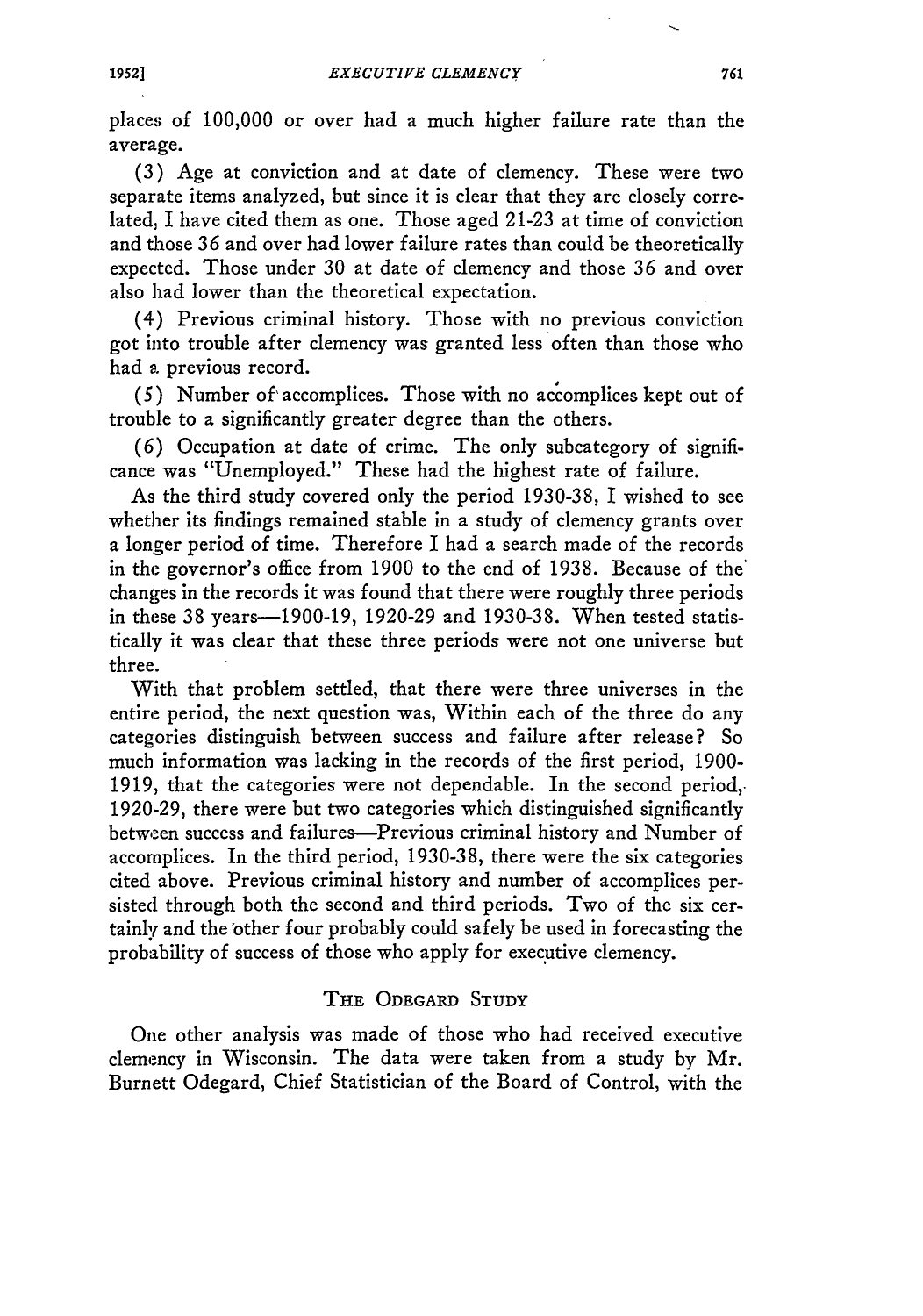help of WPA workers for the United States Attorney General's Survey of Release Procedures. From these cards we had extracted those which had been granted executive clemency 1927-1938. There were *591* of these. In part they cover the same period as the third study in our series. This study took into consideration many other categories than those included in ours. Only three of the categories showed any significant difference between the successes and failures. These were Months remaining of the sentence, Nativity, and Economic status. The last of these was more or less subjective, and was not tested for reliability. The sub-categories were "Good," "Fair," "Poor." Under the category "Nativity," this study showed that those with one or both parents foreign-born in contrast with those with both parents native-born had the lowest rate of failure. Those with five years. or more remaining of their sentence less "good time" had the lowest percentage of failure. Those of "good" economic status had the lowest rate of failure. None of these coincided with those found of importance in our study of 1930- 38. The upshot of these various pieces of investigation of the behavior of those granted clemency is that, except for our study of those granted clemency from 1920 to 1938, there is no consistency of results, and that for that period there were only two categories which remained stable throughout. On this showing what is the value of these studies?

# **LESSONS FROM** THE STUDIES

Several lessons can be learned from these rather unfruitful studiesunfruitful if one is concerned with a prediction table with the aid of which a pardon board can select those whom they will recommend for clemency. Some of these are:

(1) The data now found in the records of the governor's office have little value unless the board is willing to use only the two factors which remained stable over the two periods studied--Criminal history and Number of accomplices. Since most of the men had no accomplices, judgment as to whether to recommend for clemency would rest largely upon the other factor. Mr. Wood found in his study of parolees that he could predict outcome on parole just as well from Criminal history as from either 10 or 20 factors. A Pardon Board might try that and follow up with a study to see what happened.

(2) A Board might try to use the six factors found significantly associated with success or failure in the study 1930-38. By following that practice with a study of the results it could ascertain whether it is of any value.

IS ANNES DE SANTO PROPERTY DE L'ARCHITECT DE L'ARCHITECT DE L'ARCHITECT DE L'ARCHITECT DE L'ARCHITECT DE L'ARC<br>SANTO L'ARCHITECT DE L'ARCHITECT DE L'ARCHITECT DE L'ARCHITECT DE L'ARCHITECT DE L'ARCHITECT DE L'ARCHITECT DE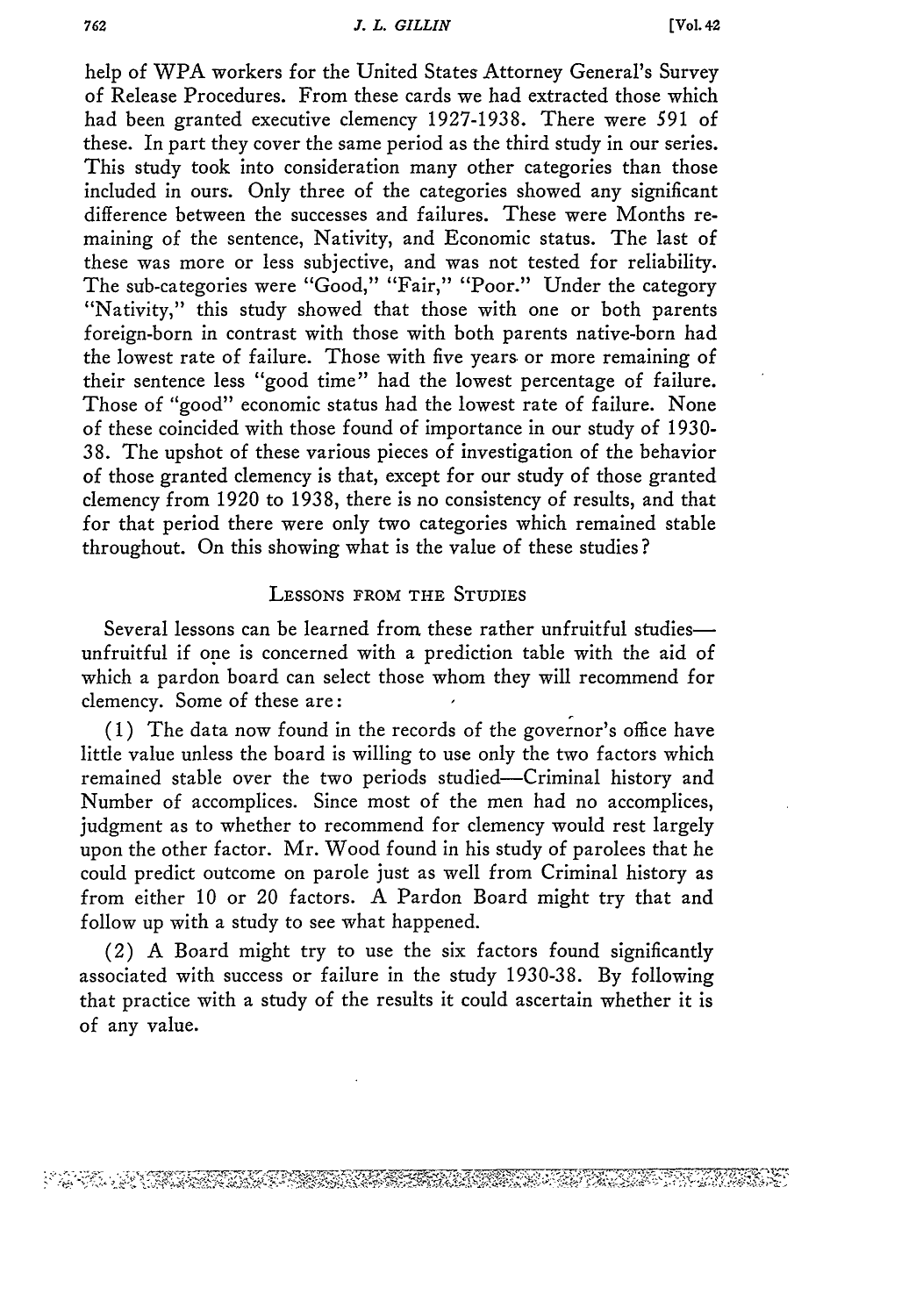#### **1952]** *EXECUTIVE CLEMENCY* **763**

(3) A better plan would be to conclude that with the data now found in the records it is impossible to predict with any degree of certainty what a. man will do on release. But it should not stop there. The Board, or some other body, should attempt by interview to ascertain the personal characteristics of a large sample of the prisoners, and the experiences associated with the development of those characteristics, and then follow up with a study of the behavior of the men granted clemency to see what characteristics are associated with success and failure. From our work it may be assumed that the data now available do not reveal the subtle but probably important factors in conduct. The problem should not be abandoned, but should be attacked in a more profound way.

Such a study should be a continuing one with a sample of the prisoners as they are admitted to the penal and correctional institutions, and as they are released **by** any means whatsoever. Once a body of knowledge of this kind became available it should be continued because characteristics and the experiences associated therewith might change with time. That would enable the authorities to keep up with whatever changes might occur.

(4) Either the Board itself, or better, a separate governmental authority, should have such a study as its responsibility. It could do the study itself, or arrange with the University of Wisconsin to do the research. It might make available to the University a number of scholarships to which would be appointed outstanding graduate students, or the University authorities might make available a number of scholarships, or graduate research assistantships, for this purpose.

(5) Since it would be impossible without the expenditure of a larger sum of money for this research than probably could be obtained, only a part of those given executive clemency would be studied. That would make possible a comparison of results between. those who had been granted clemency on the basis of facts obtained in the interview and those who had not been interviewed. That would provide a test of the criteria developed **by** the research. The results of the research would be available also for a study of parole.

(6) It seems probably that before successful prediction for pardonees is possible a study will have to be made also of their experiences in the prison or reformatory, and of the experiences they have after release from the prison. Otherwise we are assuming that experience in prison and after release has nothing to do with their behavior on release.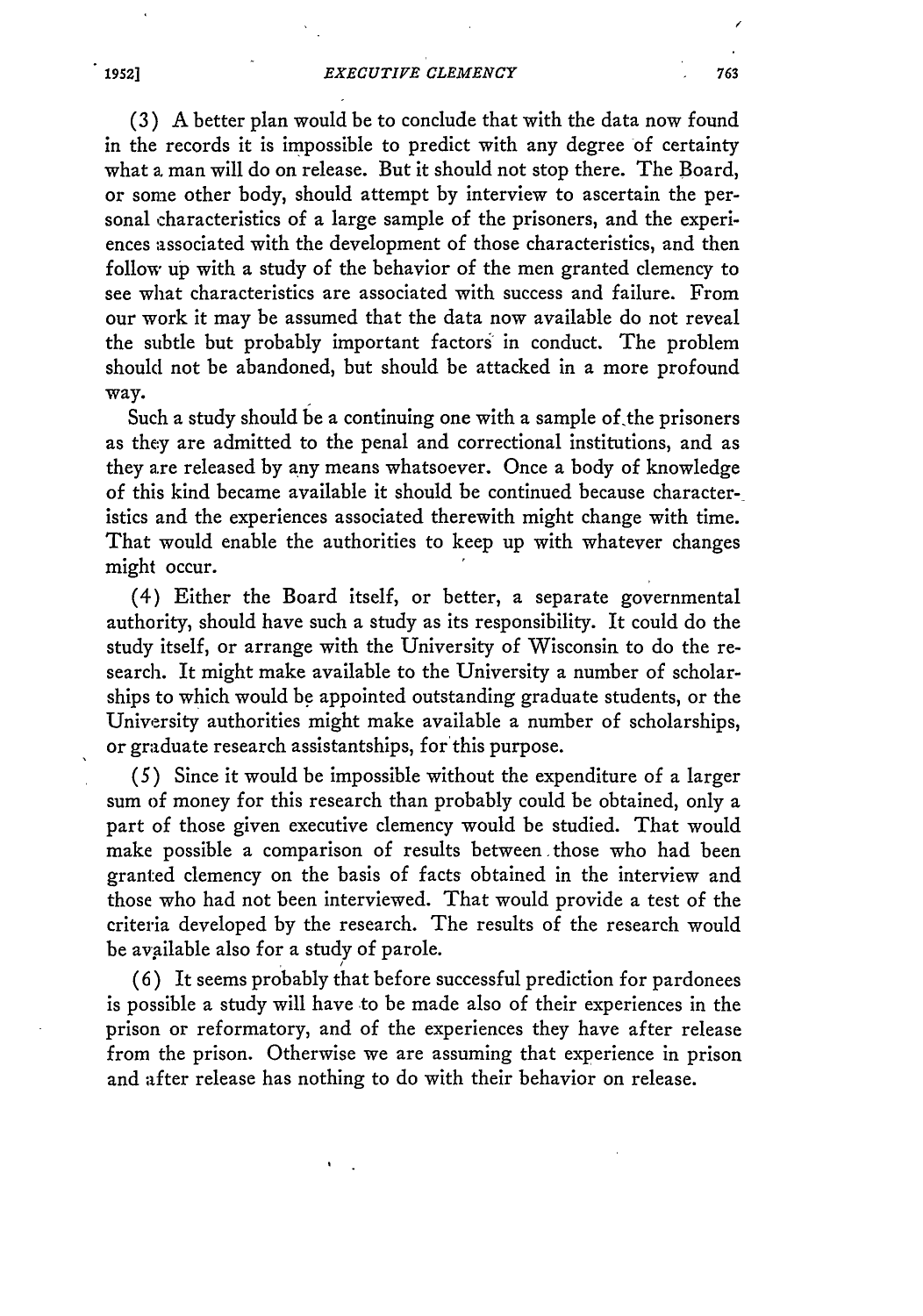(7) I had comparisons made between the parolees, the probationers and those granted executive clemency covered by our series of studies. The results showed clearly that on the basis of the data in the records as now kept the factors associated with success or failure are different for the three groups. On almost every category the differences between the three classes were so great that they could not have occurred by chance.

If one were to reach any conclusion from these studies it would be that on the basis of the data to be found now in the records it is impossible to predict future behavior of the pardonee in Wisconsin, except for one or two categories, and except for a very short period of time. It should be said, however, that our findings are based only on data in the Wisconsin records, and do not apply to data found in the records of other states. It may be that the latter reveal more of the subtle factors in the behavior of prisoners. For Wisconsin we shall have to dig deeper into what motivates conduct, before we can hope to provide a prediction table for the guidance of those who grant probation, parole and executive clemency.

Altogether aside from the question of using data to guide an administrative board or a governor in granting clemency this study revealed that under present laws from about half to over three-fourth of the acts of clemency exercised in this State for over a quarter of a century were commutations of sentence, 14.4 percent of these commutations were to make prisoners eligible for parole. This situation indicates how inadequate were the parole laws during the time covered by the study. So inflexible were they that the parole board in many cases could not release a man on parole until the pardoning authority has cut the sentence. On any theory this is indefensible. Thus some prisoners had to spend time in prison who could have been out earning their living under supervision. At that time it cost about \$500 a year to keep a man in prison. In contrast it cost about \$30 to supervise him on parole. But the cost in dollars is not the most important aspect of the matter. If a man is kept too long in prison, the hope of his rehabilitation fades.

Also, under the laws on the books at the time of the study when the pardon authority commuted a prisoner's sentence in order to make him eligible for parole, it necessarily limited the time he could be kept on parole to the maximum of the commuted sentence.<sup>2</sup> whereas, if the parole board were free to grant parole at such time as in their judgment

**<sup>2.</sup>** The 1943 legislature modified **the** Statutes governing parole of **recidivists by** making no distinction between them and first Gffenders, and removed some of **the** limitations on **parole** eligibility.